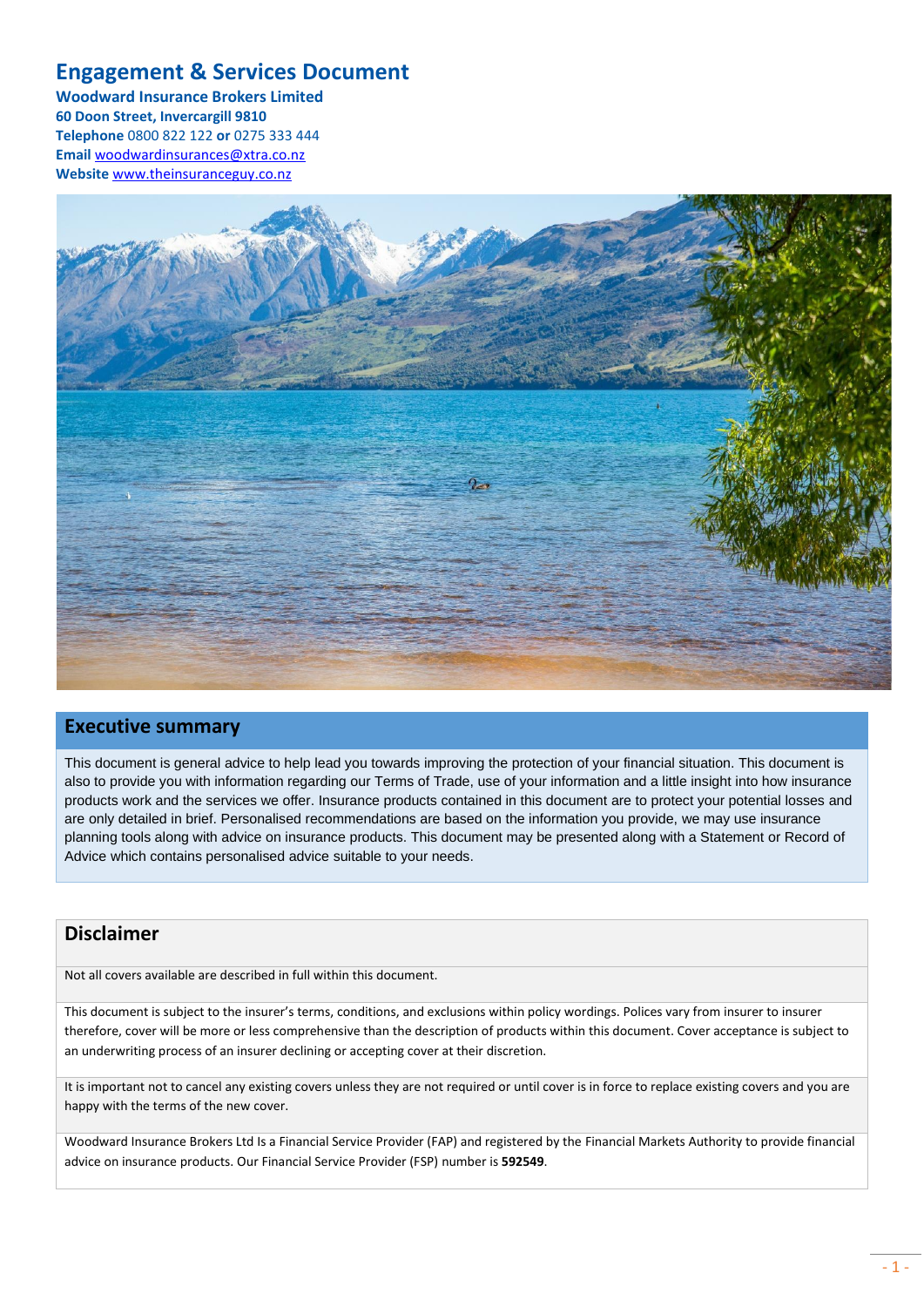# **Contents**

<span id="page-1-0"></span>

| Claims - Fire and General Insurance (2008) 2008 (2009) 23 |  |
|-----------------------------------------------------------|--|
|                                                           |  |
|                                                           |  |
|                                                           |  |
|                                                           |  |
|                                                           |  |
|                                                           |  |
|                                                           |  |
|                                                           |  |
|                                                           |  |
|                                                           |  |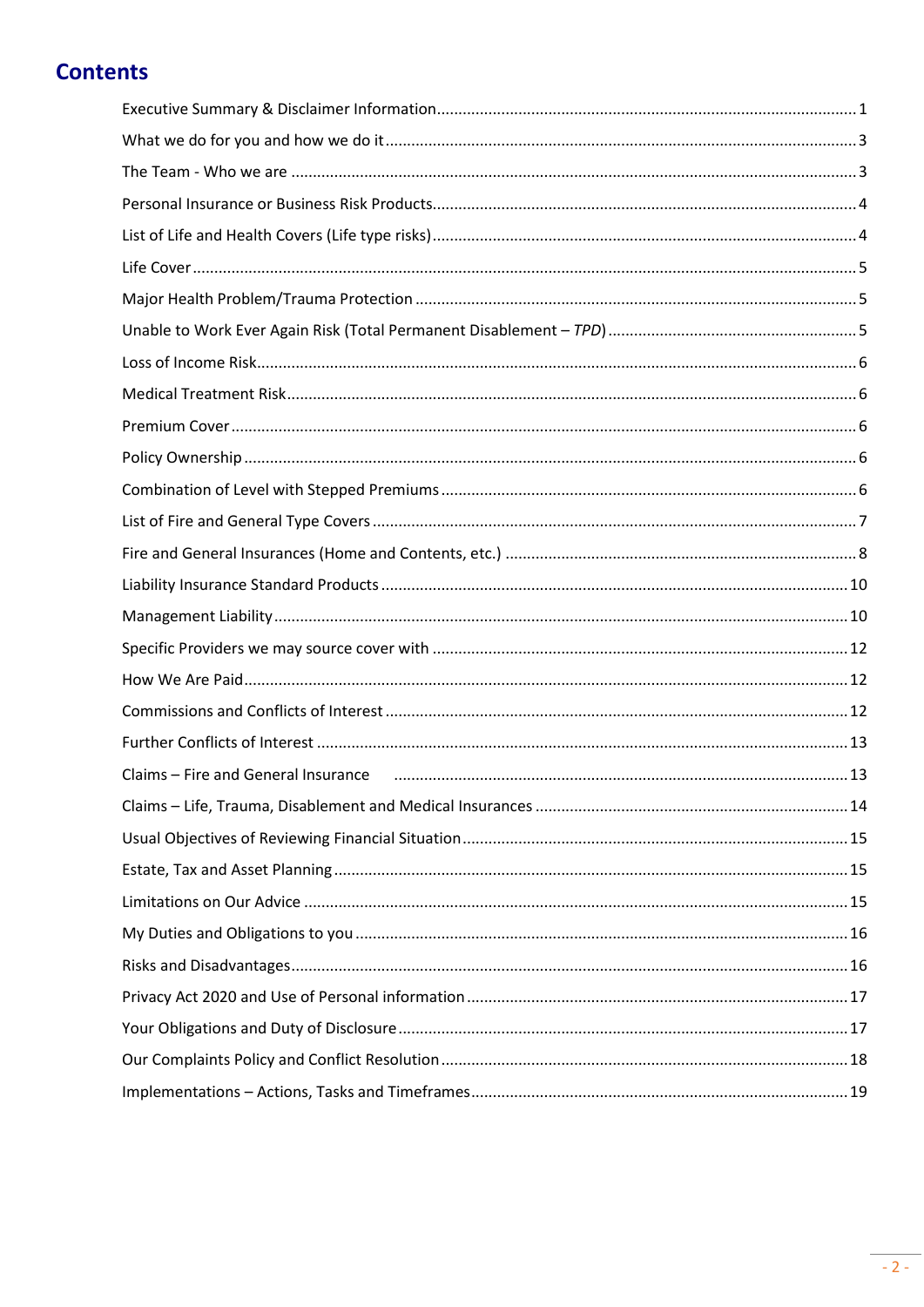# **What we do for you and how we do it**

We can do all or any of the following for you either over the phone, via email or for the more detailed processes, either in our meeting room or in the comfort of your own home.

- We can assist you by arranging quotes from insurers and then managing, aiding you with the application process and placing insurance products through insurers.
- We can also give personalised advice on various insurance products by taking into account individual circumstances, wants and needs.
- We provide risk assessments by identifying needs by analysing a personal, rural, or commercial circumstance and recommending products and amounts of cover required.
- We can review your insurance and with the aim of getting you a better deal, whether a better deal means a better price, or better terms, conditions, or the benefits within the products.
- We can help you understand what you are covered for and what the wordings of the policies actually mean.
- We can assist you in the placing and management of any claims you may have and liaise with insurers on your behalf.
- We can arrange fortnightly, monthly, or quarterly payments for your fire and general insurance through Premium Funding if you do not wish to pay annually.

### **We recommend you have an annual review of your policies to keep up to date with changes that go on in your life or it may be that your allowable budget for covering insurable risks may have changed.**

### <span id="page-2-0"></span>**The Team – Who We Are**

#### **Kane Woodward – Adviser/Broker (FSP Number 108932)**



Kane has been an insurance broker since 2001 and enjoys the chance to help you prepare your life for when the unexpected happens. As someone who has spent his whole working life in insurance, he has a wide knowledge base of all types of covers that will protect you, your family, and your businesses. His main task is to identify the risks that you, your family, and assets may be exposed to and will then offer you personalised advice on what should be insured, what insurance to have and what cover offers you the best value for money. **He is qualified to advise you in areas of both Life Risk cover and Fire and General type insurances.**



### **Melissa Bennett – Broker Support (FSP Number 767391)**

Melissa is a born and bred native of Invercargill and can count herself a 3<sup>rd</sup> generation Southlander. Melissa has been with the team since 2017 and handles the renewal of policies, payment management and endorsements for our valued existing clients. **She is a Financial Adviser and can provide limited advice on Fire and General Insurance type products.** 



### **Brody McLean – Broker Support (FSP Number 767011)**

Brody has been with the team since 2018 and is our resident techie. His main responsibilties are the processing of new client business, making submissions to insurers on your behalf and getting you the best price for your cover.. **He is also a Financial Adviser and can provide limited advice on Fire and General Insurance type products.** 



### **Fay Woodward – Claims and Life Applications**

Fay is your first point of contact when the unexpected happens and you need to make a claim. She will help you navigate through the claims process and liaise with insurance companies to ensure your claim experience is as stress-free as possible. Fay and Kane have always been a team and she supports us all by keeping the administration in good order.



#### **Dawn Simmonds – Personal Assistant and Administration**

Dawn joined us in January 2021 as a Personal Assistant to help Fay with general administrative duties and to keep Kane up to date with tasks, emails and anything else he may need her to do. She has also begun her training as a life risk financial adviser and has a Bachelor of Law from BPP University in the United Kingdom.



#### **Alayne Kirk – Personal Assistant and Broker Support Fire and General**

Alayne joined the team in August 2021 and is working closely with Brody to process and arrange fire and general type insurances. She has started her training as a Financial Adviser and has a strong background in farming and farming processes. Should you have any questions around your farm assets, she will soon be the person to talk to.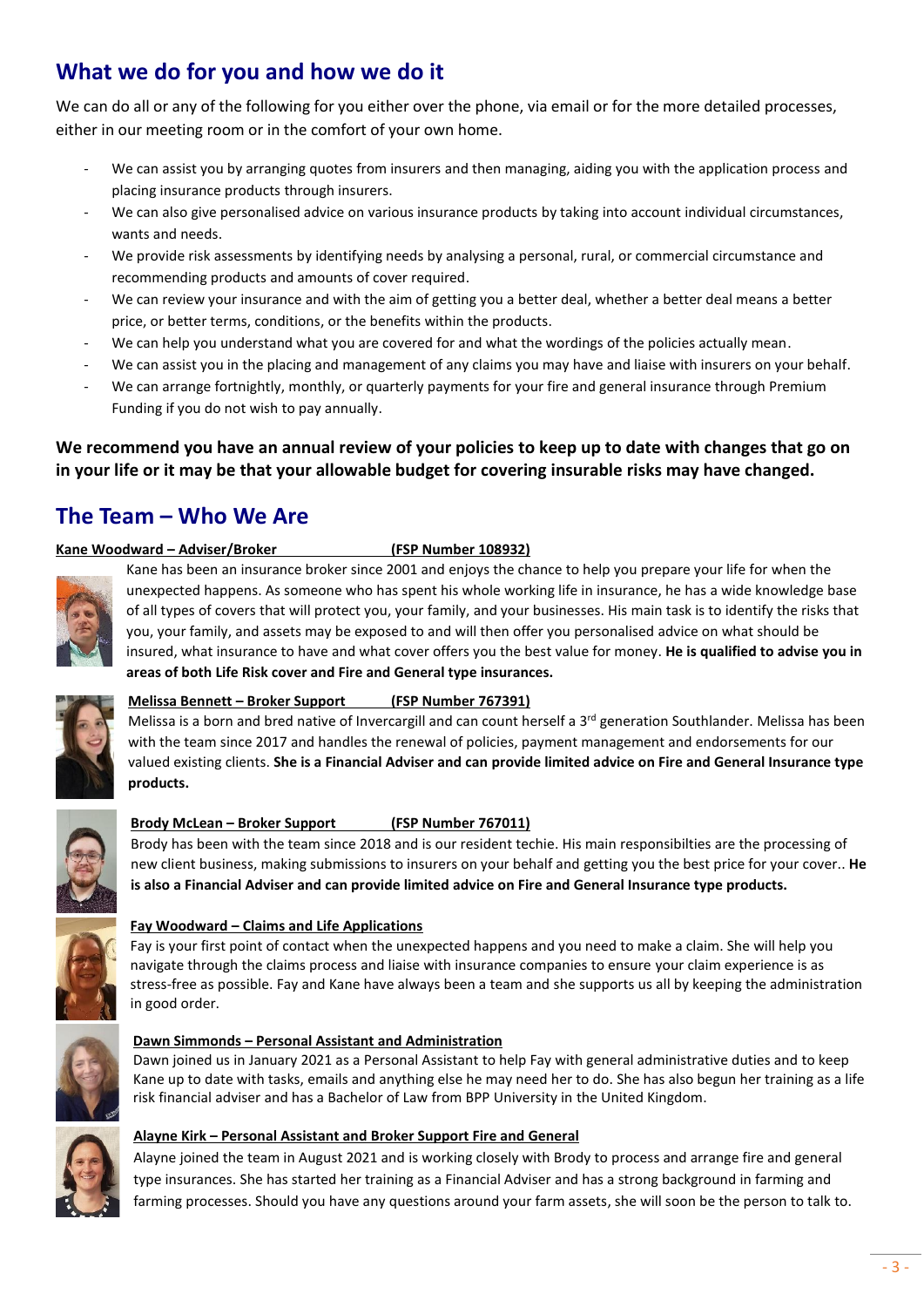### **Personal Insurance or Business Risk Products**

In my professional capacity as a risk adviser, I always recommend the full option for Life Risks and, in my opinion, the most appropriate and reasonable solutions to meet your identified needs. However, we know that this is not always possible especially when there are budgetary constraints.

Therefore, in line with your priorities and willingness to retain some risk yourself I prepare options for discussion, consideration and your decision.

#### *Please note:*

- *1. Some or all of the options are age related (stepped) premiums. Which means they are charged at the rate for your age, gender and smoking status and generally continue to rise each year until the policy ends.*
- *2. As an option, each year you can be offered an increase in cover to keep your levels up with inflation and based on New Zealand's official Consumer Price Index (CPI). This will also cause small increases in premium should you accept these inflation adjustments.*
- *3. It is always good to consider level premium which does cost more at the start but is more sustainable due to the price of the cover not increasing in price based on your age increasing each year.*

# <span id="page-3-0"></span>**List of Life and Health Covers (Life Type Risks)**

#### **Personal**

- Untimely death (Life Cover)
- Suffering specified serious illnesses or Specific Events (Trauma Cover)
- Suffering a permanent disability (TPD unable to work ever again cover)
- Loss of income through sickness or disability (Income Protection Loss of Earnings)
- Needing timely hospital or specialist treatment (Medical Insurance)
- Cancer Cover (Lump Sum)
- Cancer Treatment and Investigation Cover
- Funeral Cover
- Redundancy Cover
- Mortgage Protection Insurance and other debt protection
	- o Disability Mortgage Repayment Cover
	- o TPD Cover
	- o Life Cover
	- o Trauma Cover
	- o Redundancy Cover

#### **Business**

- Business disability products
- Debt protection cover
- Business key person cover (Death, trauma, total disablement), and disability, medical
- Shareholder protection insurance i.e. Shareholder buy out covers
- Succession insurance i.e. farm or business succession
- Group insurance i.e. for businesses

#### **For more information on some of the more common risks, see the following:**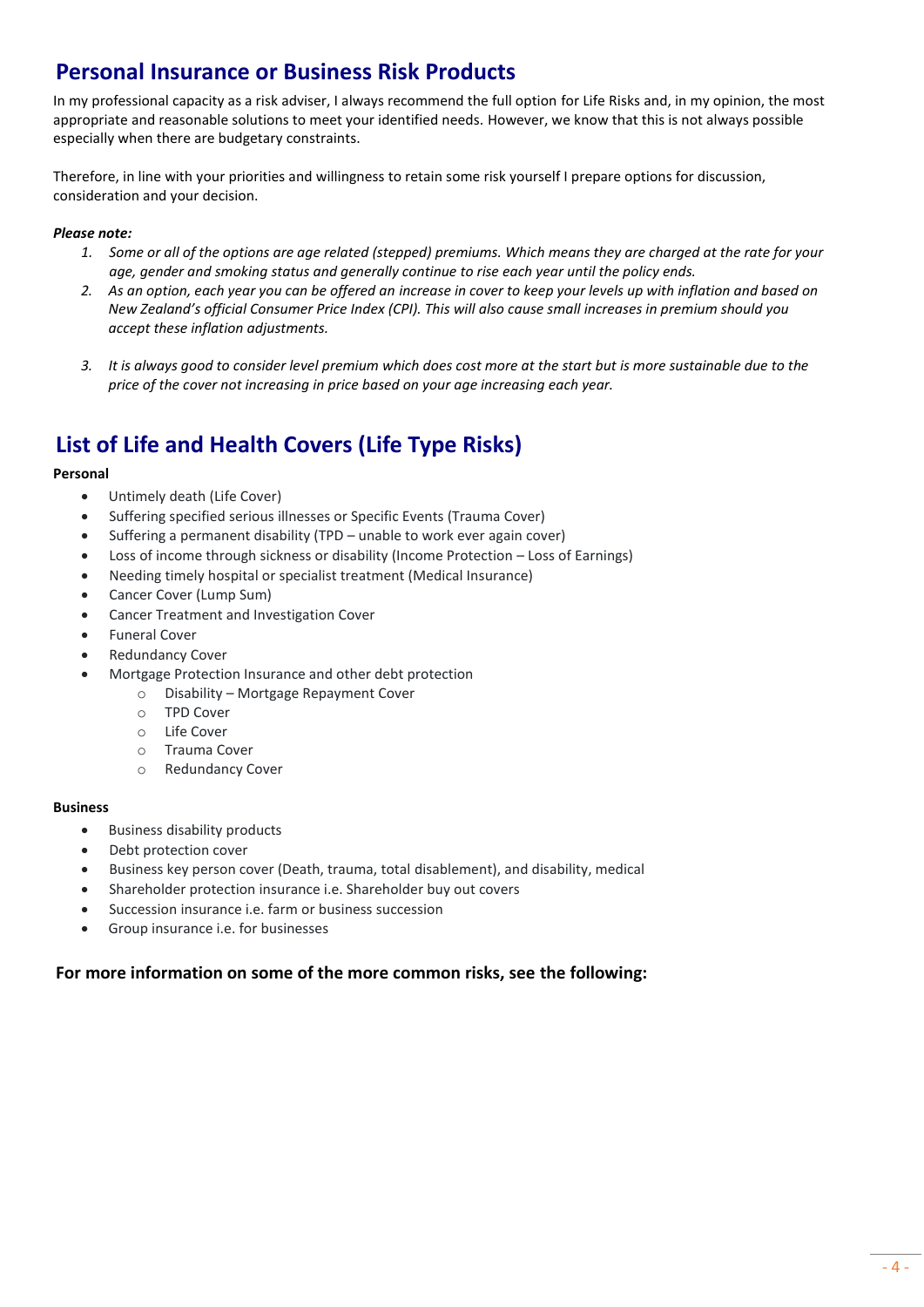# <span id="page-4-0"></span>**Life Cover**

In the event that you were to pass away or become terminally ill and unlikely to survive 12 months

#### *What is this cover for?*

- Paying off the mortgage or debt for the business, or personal situation.
- Funeral expenses.
- A slush fund for cashflow and unexpected costs including losing a key person in a business
- Also, a holiday and further slush money could be considered, as going through such event can be very stressful on the surviving family members.

Or whatever you want to have it used for

# <span id="page-4-1"></span>**Major Health Problem / Trauma Protection**

#### *How this cover works?*

**Trauma insurance** is about providing you or your business a lump sum in the event you meet the policy wording definition in relation to the conditions or circumstances covered. Main conditions covered are Cancer, Heart Attack and Stroke. There can be around 40 plus conditions covered within these policies. Progressive care covers further conditions that other trauma covers do not cover and are based on percentages of severity.

There is another type of trauma cover which is a lower cost than standard trauma cover, this can be called major/severe trauma cover. To make a claim, your condition will usually need to be more progressed than that of standard trauma. Standard trauma will usually have a partial/diagnosis early advancement benefit included. There are other options that may be added to trauma cover which can be discussed with us.

#### **Some examples of circumstances that trauma insurance can be allowed for are:**

Discharge of mortgage, holiday/retail therapy, savings goals, emergency fund, medical costs (including overseas family repatriation) and retirement fund. Allowances can be made for further debt cashflow for the business.

# <span id="page-4-2"></span>**Unable to Work Ever Again Risk (Total Permanent Disablement –** *TPD***)**

#### *How this cover works?*

This cover provides you with a lump sum if you suffer an accident or illness resulting in you never being able to work again. There are different definitions for this cover. The easiest claimable option is based on not being able to perform your **own occupation** ever again due to the accident or illness. There is a qualifying period within the policy which is usually 3-6 months.

Instead of being based on your own occupation, there are other definitions available that are lower cost, for example: **any occupation** definition which is subject to education, training or experience, or there is an even tougher definition which is based on if you cannot perform 2 of the 5 day to day living duties described in the policy wording ever again. The easier it is to make a claim, the more expensive it becomes.

This cover could have other claim triggers, for example, which includes loss of limbs, permanent blindness, and permanent cognitive damage.

#### *How you can use this cover?*

How this cover could work for you is that you could pay off your mortgage or business debt, create an income fund, have a holiday, complete a savings goal (including for retirement), have an emergency fund, cover medical and support costs, have a family/personal development fund or even major purchases i.e., wheelchair capable vehicle or even renovate the home to assist with the condition.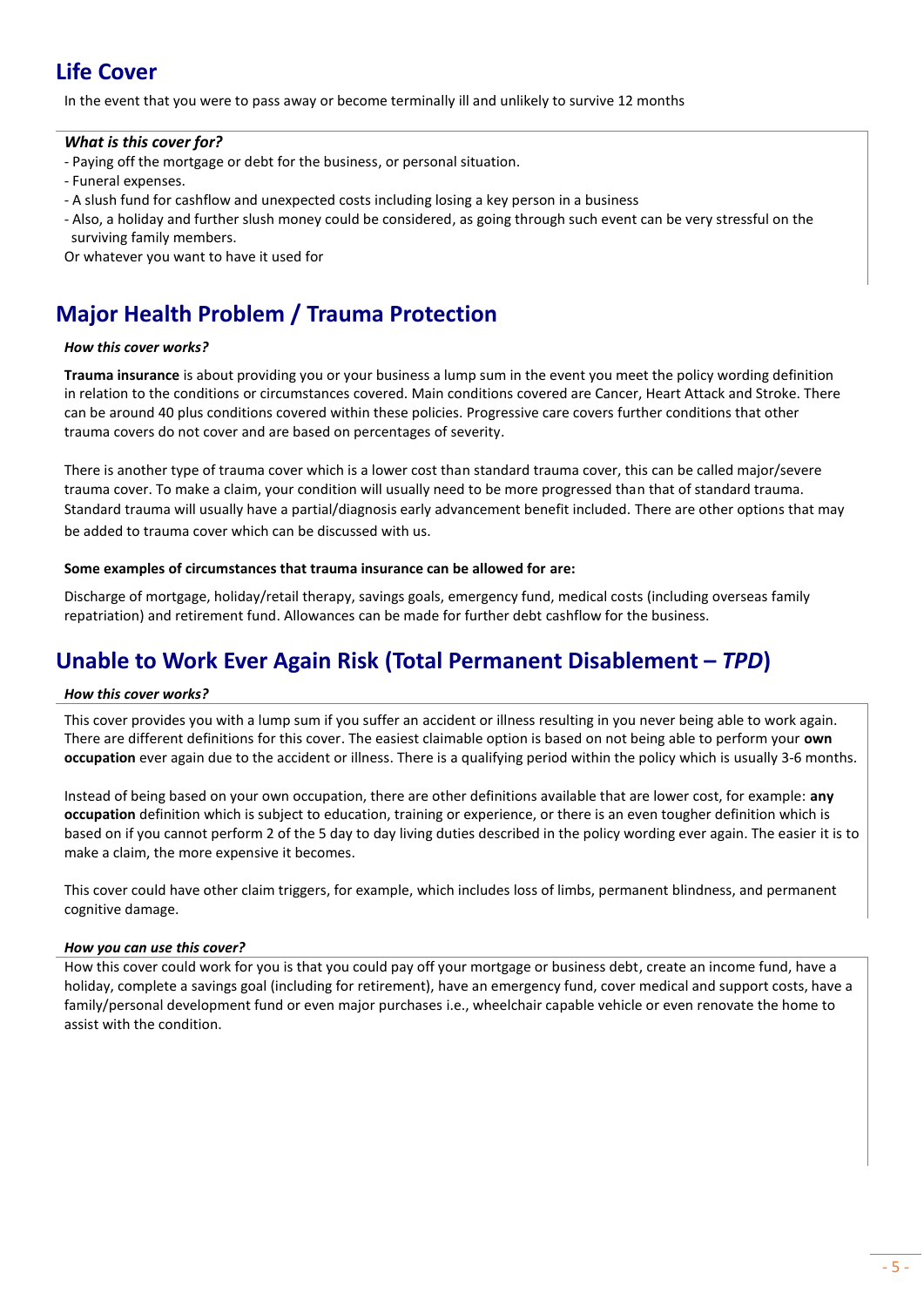### <span id="page-5-0"></span>**Loss of Income Risk**

#### *What is this cover for?*

Covering your income in the event that you cannot work due to illness or injury can be particularly important to maintain the household and other living costs for you and your family. In this you specify the cover amount, benefit period and the waiting period.

Also, if you are in business and you or a key staff member cannot work in your business due to such an event, the business could use the income to balance the costs of maintaining the business or to assist in hiring staff.

### <span id="page-5-1"></span>**Medical Treatment Risk**

#### *What is this cover for?*

Medical insurance can be very helpful in getting you back to work faster. Long waiting lists or times within the public system can stop you from getting the required investigations, treatment and operations in a timely manner and may leave you in a position where your condition gets worse or causes secondary issues.

Medical insurance provides an alternative option to the public system, this allows the possibility of having investigations, operations, and treatment brought about faster than the public medical system for medical issues.

Medical insurance can also provide further medical treatment options not funded by the public system, for example non-Pharmac cancer treatment and provide newer technology i.e., newer MRI machines. Depending on your issue, you are not limited to seeking treatment locally but can choose specialists and treatment outside of your District Health Board region.

### <span id="page-5-2"></span>**Premium Cover**

#### *What is this cover for?*

Premium Cover waives your insurance premiums if you were unable to work due to illness or injury after a pre-specified wait period. For people who do not work, it waives the insurance premiums if you end up so incapacitated by illness or accident that you cannot perform day to day living duties.

### <span id="page-5-3"></span>**Policy Ownership**

#### *What does this mean?*

This is about who, or what entity owns the insurance policy.

Life insurance, Medical, Total Permanent Disablement, Income Protection & Trauma would need further consideration.

Husbands and wives, or de-facto partners may own the policy(ies) jointly to allow the money from life insurance to go straight to the other, therefore skipping probate.

Generally personal income protection is owned by the individual and they would have enduring powers of attorney in place.

With Business Fire and General, the business entity should own the policy(ies) and any individual that owns items within the business should be added as an additional insured.

Home and contents should be owned by the homeowner and the owner of the contents and vehicle insurance should be owned by the person the vehicle is registered to.

### <span id="page-5-4"></span>**Combination of Level with Stepped Premiums**

#### *What are Level & Stepped premiums?*

**Level Premiums** are higher at the start, but they do not increase based on your age changing for a pre-selected period. This means later in life when stepped premiums are much higher, the level premium is at the same price as when the policy was put into force. This is important as it allows you to maintain affordability for a base level of cover well into your later working years and for the time you are more likely to claim. They may also save you considerably on premiums over the longer term.

*Please note: Level premiums can increase based on the overall claims experience and other factors of the insurance company. If such increases are required in the future, the premiums will be based on your age when the original cover started. (This is normally for trauma, TPD and income type products, whereas Life insurance can be guaranteed level to the pre-selected age but subject to the government tax changes should this happen.)* **Level premiums** are not available on medical insurance.

**Stepped Premiums** which increase each year as you get older. However, this premium type can be used to cover risks that reduce. This means you are not paying a higher premium now for something that is not needed in the future.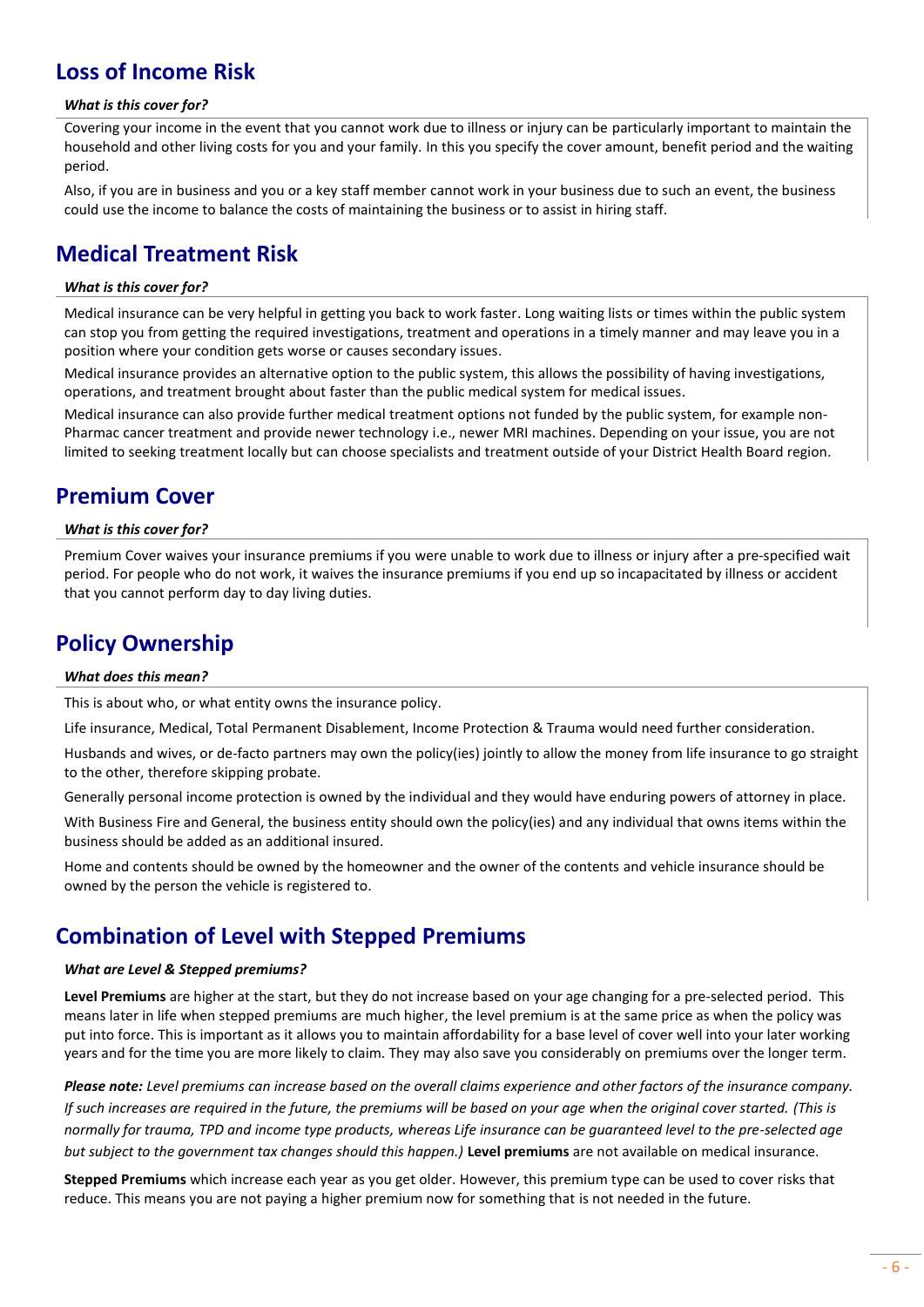# <span id="page-6-0"></span>**List of Fire and General Type Covers**

#### **Domestic Insurance**

- House and Contents
- Rental Property Cover
- Landlord's Liability
- Private Vehicle
	- o Vehicle Loss of Use
	- o Roadside Assistance
	- o Glass Glover
- Private Boat
- Move in New Zealand

#### **Business/Commercial, Industrial, Public or Association**

- Business Vehicles
- Mobile Plant
- Material Damage Buildings, contents/plant/equipment, stock
- Refrigerated Goods
- Customers / Suppliers goods not otherwise insured
- Machinery Breakdown Cover
- Business Interruption
- Business Interruption due to loss to Mobile Plant
- Contract Works Builders Full Risk Insurance
- Civil Contract Works
- Aviation, Aviation care, custody or control, and Aviation Liability
- Public and Products Liability
	- o Defective workmanship / property worked on cover
- Statutory Liability
- Design Liability
- Asbestos Liability
- Environmental Liability
- Office Bearer's Liability (Body Corporate Liability)
- Trustees Liability
- Liability for Medical Malpractice
- Bailees Liability
- Trade Credit Insurance

#### **Marine**

- Commercial Marine Hull
- Marine gear and Liability
- Ship repairer's Liability / Marine repair
- Boat Builders' Cover
- Private boat, jet boat, jet ski
- Jet Ski
- **Trailer**
- Motor bikes
- Classic/vintage vehicles
- Farm and Lifestyle Blocks
- Domestic Cyber
- Travel Insurance
- Construction Insurance
- Employer's liability
- Professional Indemnity
- Cyber Cover and Liability
- Management Liability
	- o Directors and Officers
	- o Fidelity or Crime
	- o Internet Liability
	- o Defence Costs
	- o Employment disputes / employment practices liability
- Workplace accident
- Associations Liability
- Travel Insurance
- Consequential Loss
- Information Technology Tech Liability
- Construction Insurance
- Cargo Insurance
- Carrier's Liability
- Clinical Trials
- Defamation
- Multi Year Construction Risk
- Seedsmen's Liability
- Structural Defects
- Contaminated Products
- Product Recall Special i.e. food and beverage

**For more information on the more common covers see the following descriptions:**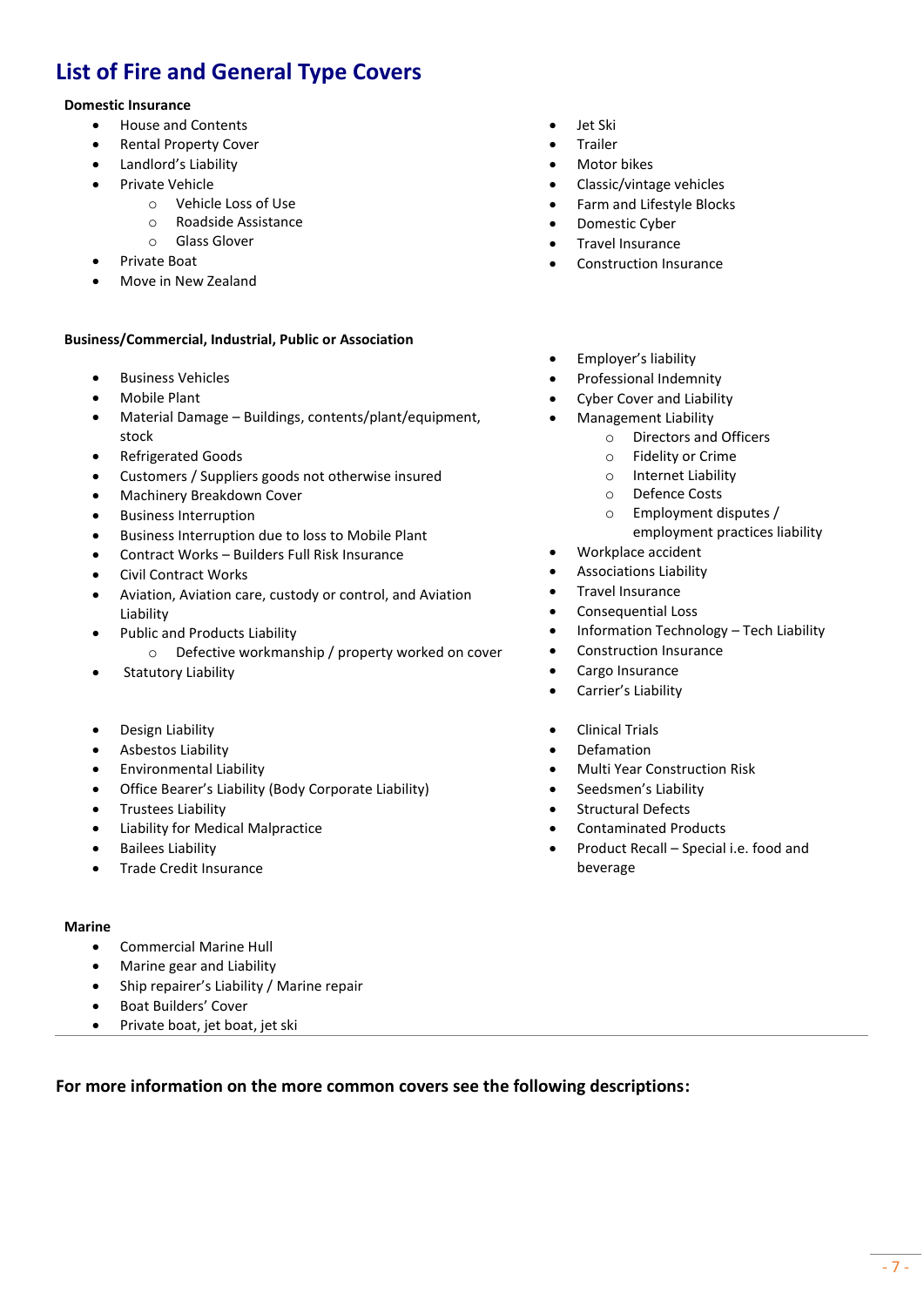### <span id="page-7-0"></span>**Fire and General Insurances**

#### **House Insurance**

Covers sudden, accidental damage to your house including natural disasters and liability as a property owner. It can also include accommodation while your home is being repaired and rebuilt as well as other benefits included. Landlord's cover is an option if you own a property that is tenanted.

#### **Contents Insurance**

Covers sudden, accidental damage or loss to your contents including natural disasters and liability as a tenant. This may include cell phones, glasses, jewellery, or other personal items.

#### **Private Vehicle**

Covers damage to personal vehicles, loss of use, and liability for damage to other people's vehicles and property. This may also include glass, campers, caravans, classic/ vintage vehicles, motorcycles, and trailers.

#### **Private Boat**

Covers damage to private boats, liability for damage to other property and salvage costs. You are also able to cover jet skis, yachts and other marine property.

#### **Commercial Marine Hull**

Covers damage or loss to vessels including its machinery and equipment and may include cargo, salvage or wreck removal costs and pollution risk. Should you be a ship repairer, liability can cover working on vessels for repairs and maintenance, and loss and damage to vessels that are in your care, custody, and control. Boat Builders' cover is also available.

#### **Aviation**

Covers losses resulting from maintenance and use of aircraft (e.g., helicopters, small planes etc), property damage, loss of cargo or injury to people. Aviation liability can include Hangar keepers' liability, aircraft hull liability, liability for aircraft in your care, custody and/or control and resultant damage liability from work done.

#### **Farm and Lifestyle Block Insurance**

We can look at covers for other assets involved in farming and rural living, e.g., Liability, sheds, farm or lifestyle vehicles.

#### **Business vehicles**

Covers damage to business vehicles, glass, diggers, contracting plant (mobile), dozers, trailers, forklifts and liability for damage to other vehicles and property.

#### **Material damage**

Covers loss or damage from sudden acts, e.g. natural disasters, fire, burglary, malicious damage to commercial buildings, contents, plant, stock and other assets.

You can also look at adding machinery breakdown cover for plant.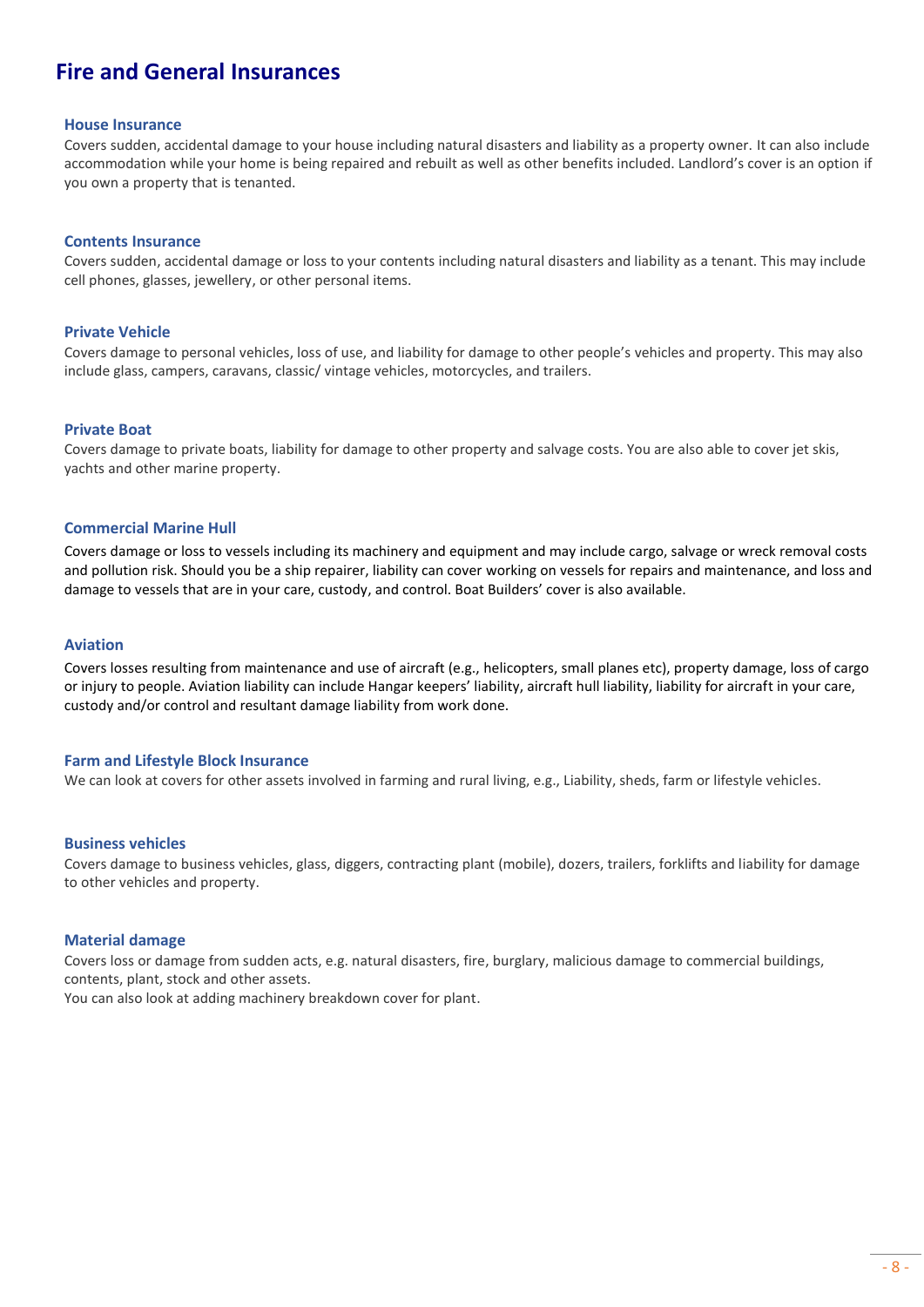#### **Business Interruption**

Covers for financial loss if your business is interrupted by:

- damage at your premises, including interruption of water, power, or gas to your business.
- interruption to the supply of goods to your business.
- access to your property being limited or cut off.
- As a result of loss to a covered material damage item.

Financial loss may be loss of rents, outgoings that now need to be paid, loss of profits and funding of additional costs of continuing in business and payroll costs within the indemnity period.

#### **Premium funding**

Allows you to pay for fire and general policies fortnightly, monthly, or quarterly, rather than annually.

Premium/Invoice funding works by the funder settling the insurance premiums for the year and allowing you to pay by monthly instalments through the funder. This means we can have multiples policies with the one provider.

For life, trauma, TPD, income protection and medical insurances, there is usually a range of payment frequency options available directly with these insurers, and are usually weekly, fortnightly, monthly, or annually.

#### **Excess**

In most insurance policies there is an amount of money you will be required to pay towards any loss when you make a claim. This amount is set by the insurance company and is based on your wants from the excess options. In cases for example, if someone else crashes into you on a vehicle policy, if you are found not to be at fault and liability is established on the other party, the excess may be waived.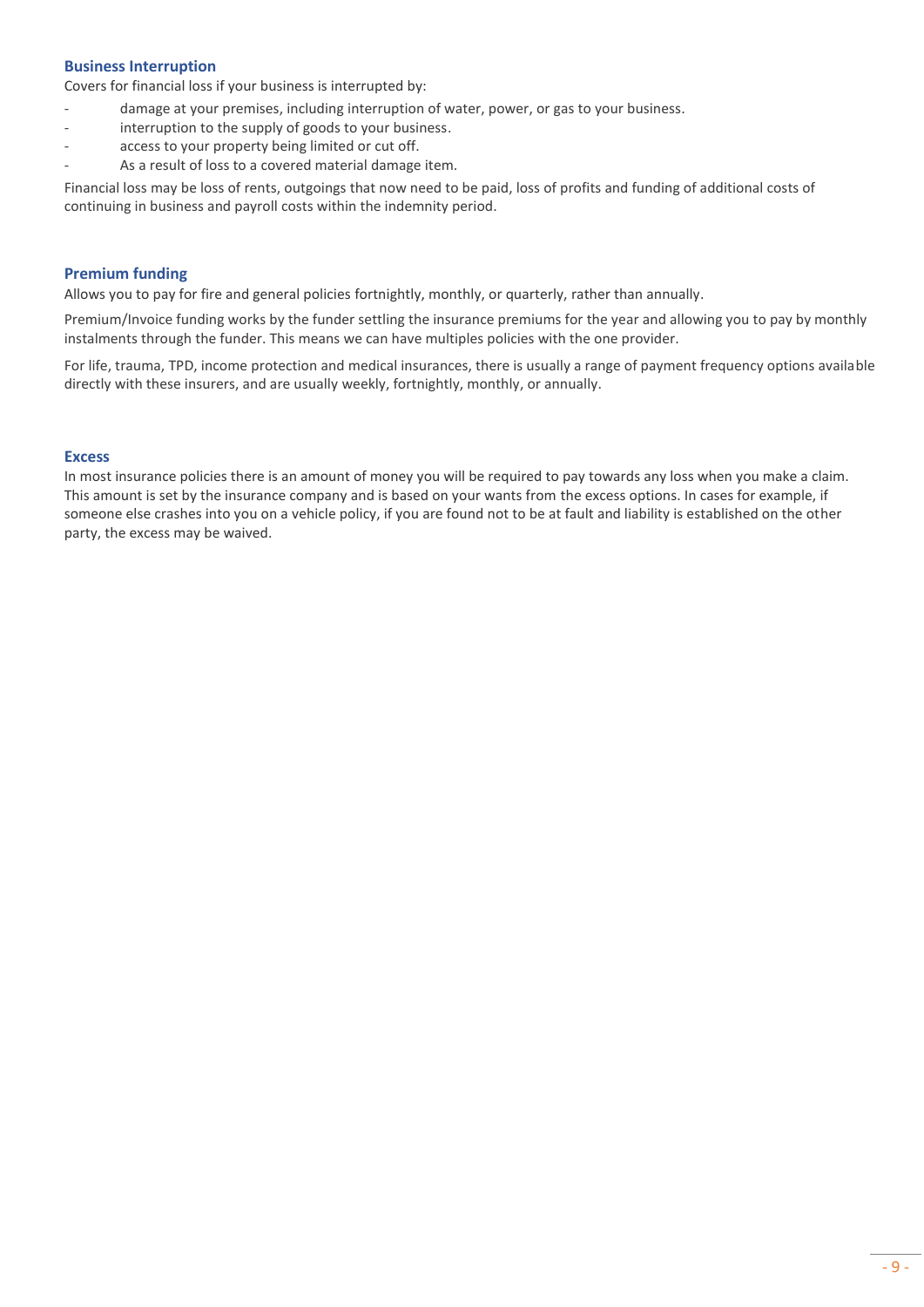# <span id="page-9-0"></span>**Liability Insurance Standard Products**

#### **Public and Products Liability (General Liability)**

This provides cover for injury to other people or damage to other peoples' property that you may become legally liable for if you or your employees were at fault. It can also, as an optional or included benefit, insure against defective workmanship claims. The legal outcome for these claims can be substantial, sometimes much larger than the value of the product supplied, or work done.

#### **Statutory Liability**

Covers a range of fines and defence costs if a business is prosecuted for unintentional breaches of a range of New Zealand statutes. This includes cover for defence costs and reparations under the Health & Safety at Work Act 2015. Insurers are not allowed to cover fines under this Act.

#### **Employers' Liability**

ACC covers the medical costs associated with most injuries in NZ, but there are gaps, for example around some stress related conditions, or if you are ordered to pay punitive or exemplary damages because of an employee suffering an injury at work. Where a business has employees, Employers' Liability can provide cover for these situations as well as the associated defence costs.

#### **Professional Indemnity**

If your business offers professional advice or services, this type of cover protects against an allegation of a breach of your professional duty. It will also cover legal expenses to defend such claims, and any compensation awarded against you.

#### **Cyber Cover**

Cyber insurance responds to the losses of both first and third parties triggered by a cyber-attack that gives rise to either a security event, or a privacy breach event. This insurance also covers the costs of defending any third-party claims. There are a range of potential losses from a cyber incident which may include:

- Privacy
- System Damage
- Business interruption
- Computer virus transmission and hacking
- Computer crime
- Multimedia liability
- Brand and personal reputation protection
- Breach of statutory duties
- Cyber extortion
- Privacy breach notification and loss mitigation
- Privacy fines and investigations

Some covers are more comprehensive than others and this is usually reflected in the price.

### <span id="page-9-1"></span>**Management Liability may include**

#### **Directors and officers or entity**

This cover is about covering alleged wrongful acts, errors, or omissions in the management of the business.

No matter how diligent you are it is possible for mistakes and disputes to occur which could result in legal action being taken. Expenses involved in defending claims.

#### **Crime and fidelity**

Unfortunately, most loss to a business from fraud is often caused by someone that you employ or someone who is related to one of your employees. A fidelity policy can protect against loss from theft by an employee. A crime cover may go a bit further depending on the insurer to cover financial and property loss resulting from theft or fraudulent acts committed by 3<sup>rd</sup> parties and employees.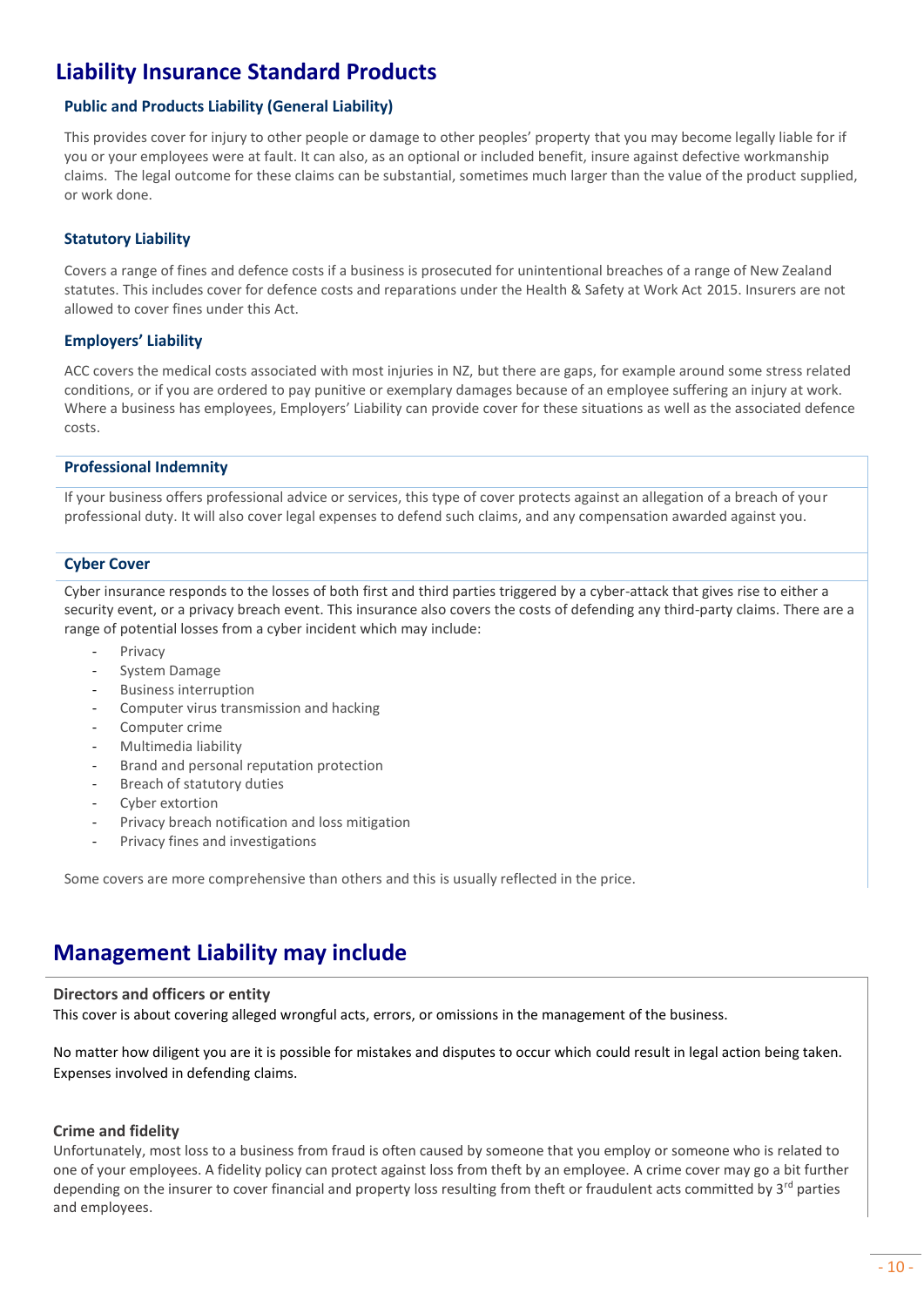#### **[Employment Disputes](https://www.veroliability.co.nz/products/employment-disputes.html)**

Protects employers against liability for claims made by current, former or future employees for an alleged breach of the Employment Relations Act 2000. Common claims against employers can be related to allegations of harassment, discrimination, or a personal grievance due to constructive or unjustified termination.

#### **Internet Liability**

Claims made for errors or omissions committed while using the internet.

Infringement of Intellectual Property Rights; defamation; unauthorised use of names (including domain names), trade names, trade addresses, service marks, service names, titles, slogans, formats, characters, character names, characterisations, plots, musical compositions, performances, logos, artwork, graphics, photographs or programme materials; passing off; breach of confidence or infringement of any right to privacy, including any alleged breach of the terms of the Privacy Act 2020 or similar legislation; misuse of information which is either confidential or subject to statutory restrictions on use; transmission of any computer virus; any act that belittles the product or work (whether completed or not) of others; or unauthorised taking for use of any advertising idea, material, slogan, style or title of others.

#### **[Defence Costs](https://www.veroliability.co.nz/products/defence-costs.html)**

Defence Costs provides separate legal defence costs cover in the event that the cover under the main policy becomes unavailable as a result of a statutory charge under the Law Reform Act 1936.

#### **Occupation Specific Covers**

There are a range of very specific covers that are niche markets for specific occupations. More details on these insurances are available on request and can be discussed in more detail with an adviser. For example;

- Asbestos Liability
- Environmental Liability
- Design Liability
- Consequential Loss
- Workplace Accident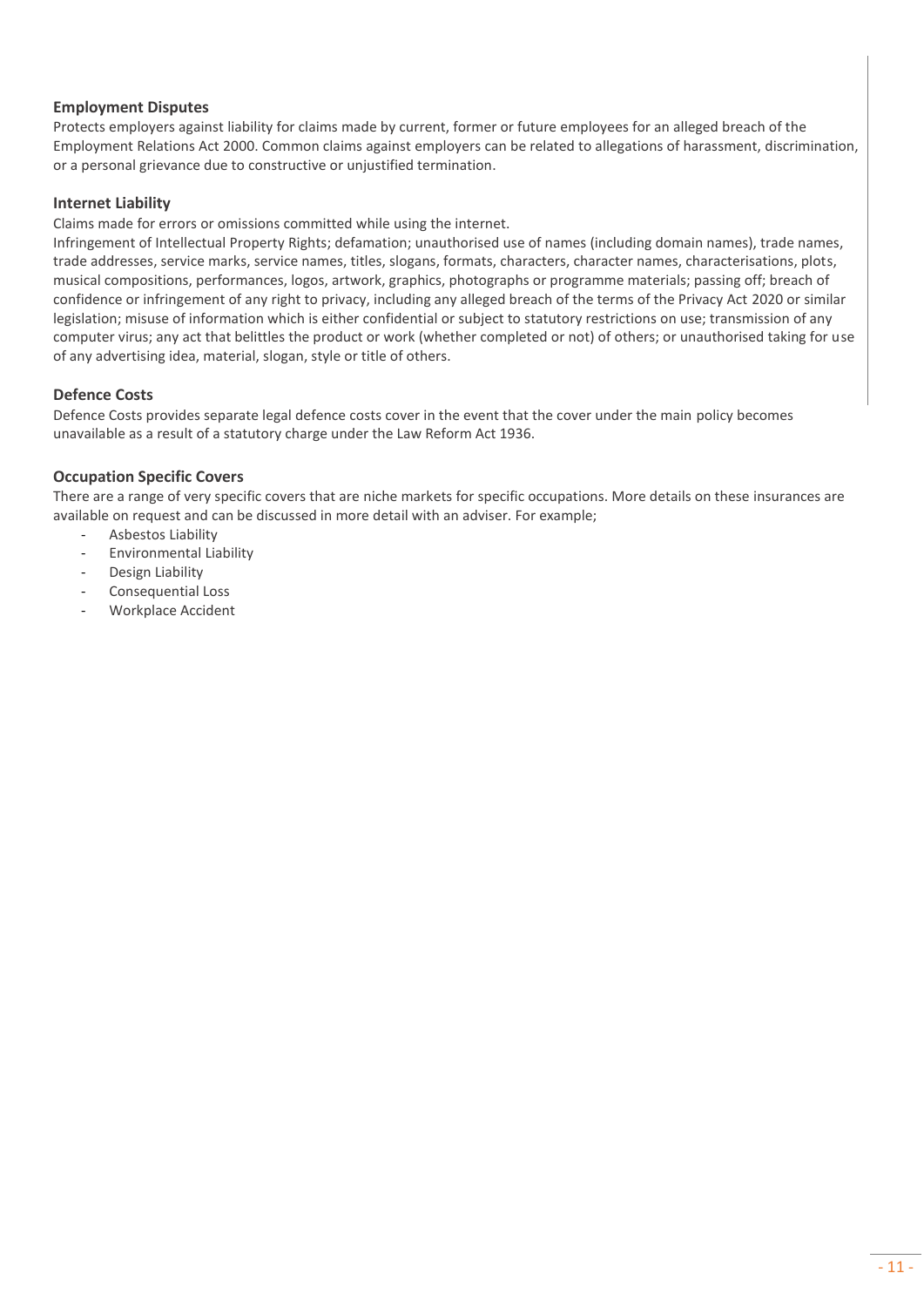# <span id="page-11-0"></span>**Specific Providers we may source covers with**

Although there may be other providers that we may add in the process of placing fire and general insurance, especially with placing specific risks, this list has the majority of the insurers that Woodward Insurance Brokers Ltd regularly place cover with. We may also use other underwriting agencies to obtain quotes to best serve your interests.

### Life Risk Providers:

- AIA
- Asteron Life
- **Accuro**

### Fire and General Providers:

- AIG
- **Allianz**
- AMP
- Ando
- Ando Lloyds of London
- Berkshire Hathaway
- Chubb
- Classic
- **Delta**
- Delta Property
- Dual
- Earthquake Commission

### Premium Funding Providers:

- Elantis Premium Funding
- Hunter Premium Funding
- IQumulate Premium Funding

Partners Life - AMP

- Fire and Emergency NZ
- Harman Kemp

- NIB

- IUA
- Lloyds Representatives
- **Lumley**
- Mecon
- NAC
- NM Marine Zurich
- **Nautical**
- NZI
- Prestigio
	- Protecsure
- Proteus Marine
- $ORF$

Cigna

- **QBE Aviation**
- Quantum
- **Rosser**
- Star
- $-$  TLC
- UAA
- Vero
- Vero Liability
- Vero Marine
- Zurich

### <span id="page-11-1"></span>**How we are Paid**

#### **Fees**

Woodward Insurance Brokers LTD does not specifically charge fees, expenses or any other amount for the financial advice provided to you however, we have an invoice fee of \$5.75 for each invoice provided by us on fire and general type products. Fees may be charged for additional services you wish us to provide. These will be mutually agreed on before services are provided. Where brokerage commission is not allocated within a fire and general product, we will charge a usual commission normally allocated on that type of product and will be presented as an invoice fee added and combined with the \$5.75 invoice fee together.

# <span id="page-11-2"></span>**Commissions and Conflicts of Interests**

Although Woodward Insurance Brokers Ltd are paid in the form of a commission by the insurance providers about whose polices we give advice and place business, all members of our staff are paid salaries or wages and as such, do not directly receive any commissions or brokerage commissions earned in the placing of insurance with providers. The commissions Woodward Insurance Brokers receive are built into your policy premiums.

At times, we may share commissions with another broker or adviser who has knowledge or contacts that will serve your needs better. Should this occur, we will provide you with the specific commission information for each party before you decide whether to go ahead with any cover.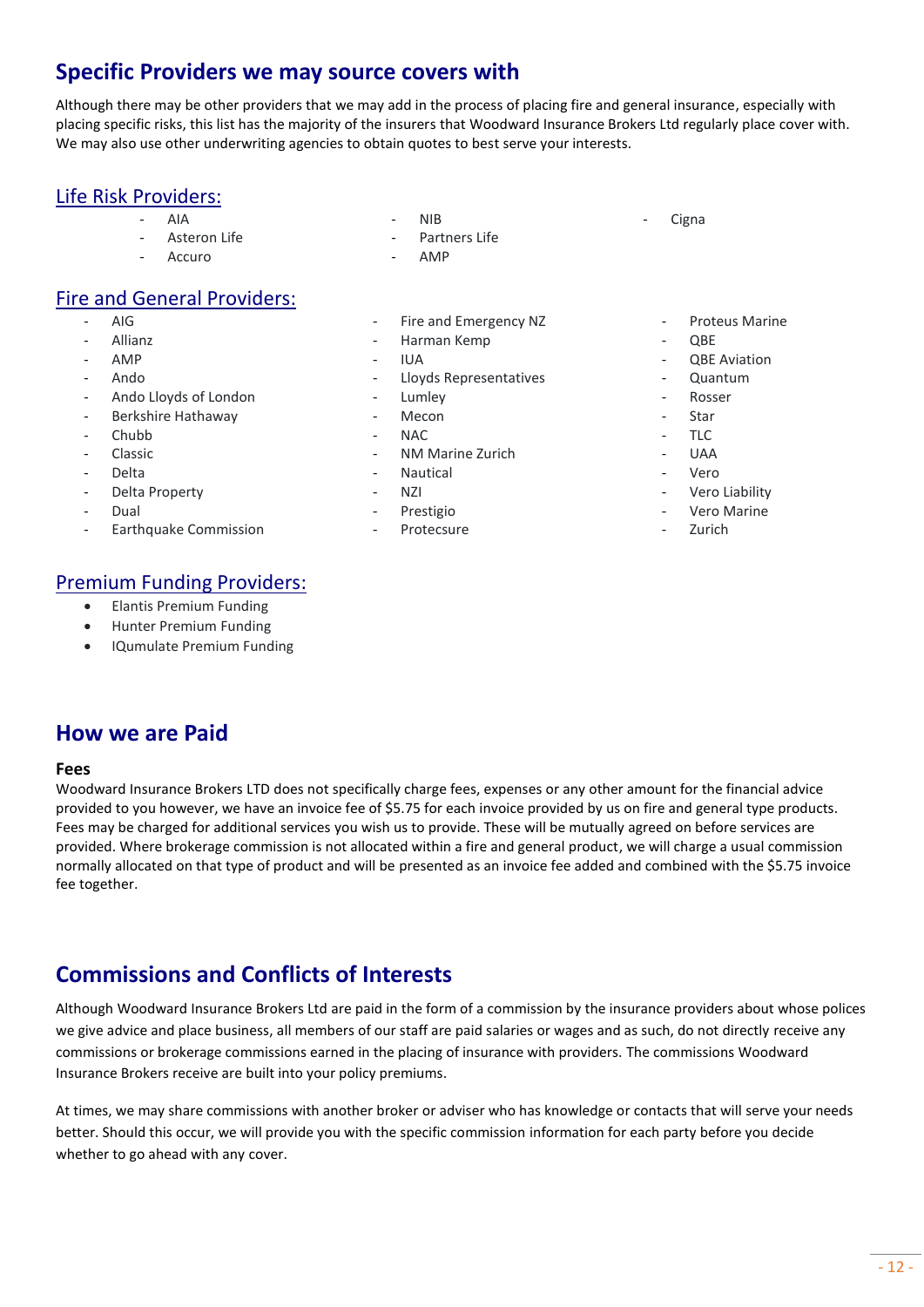### For Life Type Risk Insurance Products:

If you decide to buy a life type risk, the insurer will pay a commission to Woodward Insurance Brokers LTD. The commission is based on the amount of the premium paid to the insurer by applying a percentage.

- Initial and Bonus Commission A percentage applied to the value of the first years' insurance premiums. In the case of bonus commission this may be a percentage applied to the initial commission or premium. This is all built into the premiums paid for the insurances.
- FAP commission A percentage applied to the initial or bonus commission or premium.
- Ongoing Commission A percentage of the value of your premiums following the 1<sup>st</sup> renewal thereafter, unless as earned commission structure is taken, in this case from day 1.

### For Fire and General Insurance Products:

Regarding fire and general products, we will make a percentage of the company and earthquake premium paid for within the insurance. This is called brokerage commission.

- Initial Brokerage Commission A percentage of the value of your insurance premium each year
- If your insurance premiums are paid on frequency (funding) we will be paid a commission.
- Where brokerage commission is not allocated within a fire and general product, we will charge a usual commission normally allocated on that type of product and will be presented as an invoice fee added in combination with the \$5.75 invoice fee together.
- Premium funding that you wish to proceed with to pay your fire and general insurance, in frequency, will earn us a commission of between 0 – 3% of the amount funded.

# <span id="page-12-0"></span>**Further Conflicts of Interest**

Our service is paid for by you taking out insurance products through insurance companies. We manage this by offering:

- The best possible products for your circumstances.
- Any gifts we receive from providers or clients are logged on a gift register and do not affect where we place cover.
- Putting our client's needs first.
- Providing quality advice.

Other conflicts of interest will be identified as they arise and managed on a case-by-case basis through discussion with you to find the best possible outcome.

# **How to Make a Claim**

### <span id="page-12-1"></span>Fire and General Insurance

Firstly, do what you can without risk of life to:

- minimise the loss to the insured item
- avoid further expense
- prevent being further liable for damage to other parties' property or injury.

If you suspect loss has occurred through an illegal act, contact the police and appropriate emergency services if necessary.

Contact us soon as possible and let us know what has happened.

- We will assist with the process of lodging your claim, and
- Keep you up to date as we are notified by the insurer of updates.
- Provide you advice around the claim including directions

Please allow the loss adjuster, repairer and insurer to assess the loss and answer any questions honestly.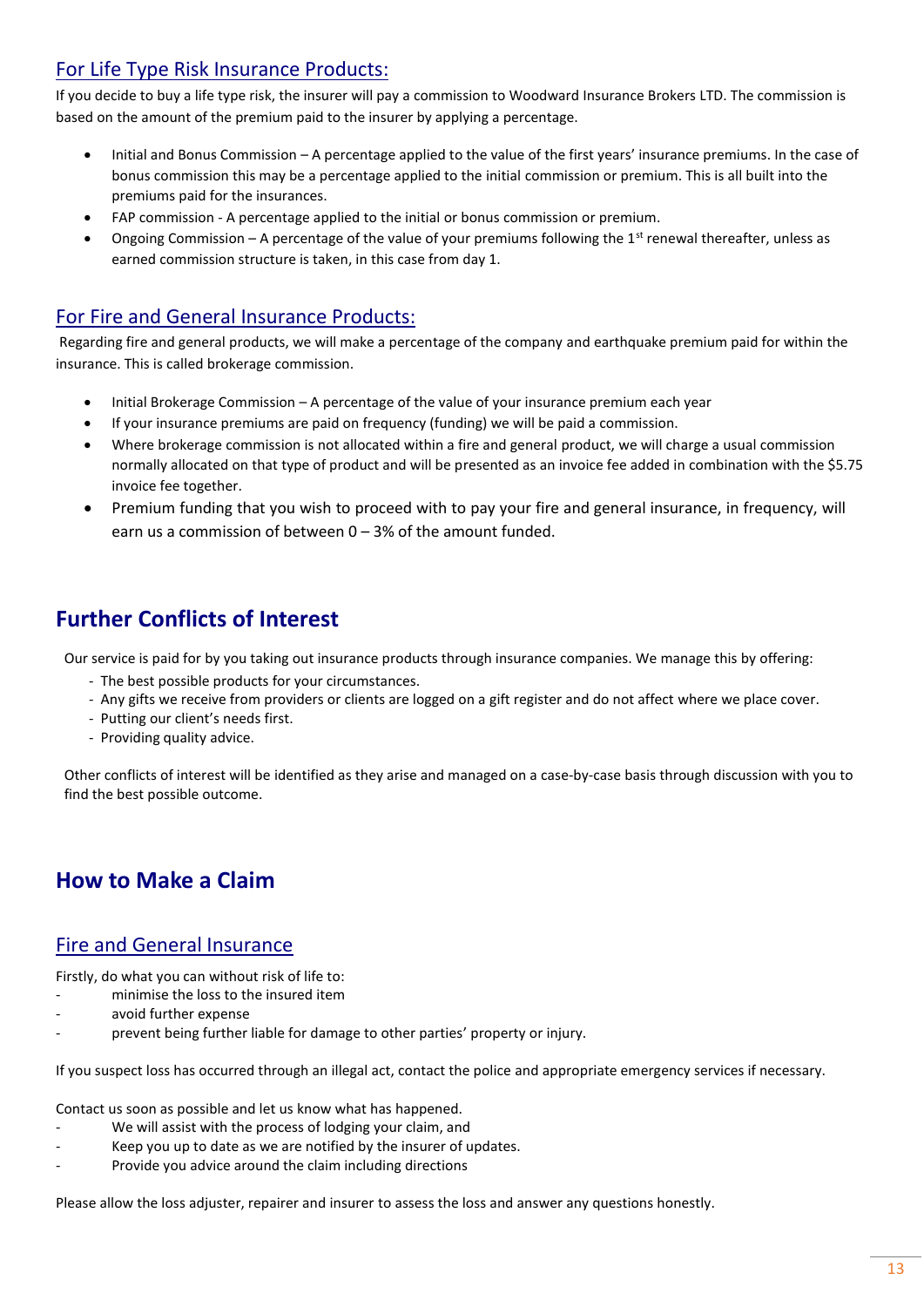You may have to take an item into a repairer for assessment.

#### **In case of damaged vehicle glass (if you have glass cover)**, contact either Novus, Smith and Smith (or let us know if you would like to use your own preferred repairer) and let the glass repairer know:

Your insured name, policy number and the insurer's name.

If you cannot locate your policy number/details, please contact us and we will provide this to you.

#### **You must not:**

Destroy or dispose of anything that is or could be part of a claim and do not abandon your property.

#### **Obtain agreement from your insurer through us before you:**

- incur any expenses in connection with any claim under an insurance policy, or
- negotiate, pay, settle, admit or deny any claim against you, or
- negotiate, offer to pay or pay any reparation, including, but not limited to, offers made as part. of any case management conference or sentencing hearing, or
- do anything that may prejudice rights of recovery by your insurer.

#### **You must:**

Tell us immediately if you are charged with any offence, or if an event resulted in loss to another person's property or bodily injury has occurred.

### <span id="page-13-0"></span>Life, Trauma, Disablement and Medical Insurances

If you are going through a medical event, please let us know as soon as possible and we will look into whether the situation is claimable on one of your respective policies. It will be helpful to collect any and all relevant information from the medical professionals regarding your medical event.

We can assist you in submitting the claim to the insurer and keep you up to date with how the claim is progressing; we can also have a look at the information you provide against the policy wording and make an assumption of the possible outcome, subject to the concerned insurer's approval.

You must make sure you follow the doctor's advice, if you feel the advice given is wrong, please contact us as there may be a second opinion benefit available to you.

#### **In regard to death claims:**

Please let us know immediately if anyone that is covered under your policy has passed away. This allows us to start the claims process and secure any possible bereavement monies within the first initial period of the claim. To claim the rest of the life cover's sum insured, generally we will need a claim form completed along with the accompanying death certificate.

#### **In regard to trauma claims, (cancer specifically):**

Please obtain and provide to us the histology report for us to pass on to the insurer. For any trauma claim (including cancer claims), please get as much detail to us as soon as possible to get the claims process started. **In regard to an accident:**

Please ensure that you get the process going for claiming benefits from ACC and let us know of the details regarding this.

#### **In regard to disablement claims (unable to work):**

Please ensure that you get a medical certificate from your doctor so we can pass this on to the insurer and begin the claims process.

#### **In regard to medical claims where a procedure is required:**

Please obtain the referral letter and the estimate of costs for us to pass on to the insurer. In order to complete the claim form, a portion is required to be completed by your doctor or specialist.

It is good for you to let us know if there is any change in your health (including your children), as there may be benefits that you could be eligible for. For example, some trauma policies automatically provide coverage for your children.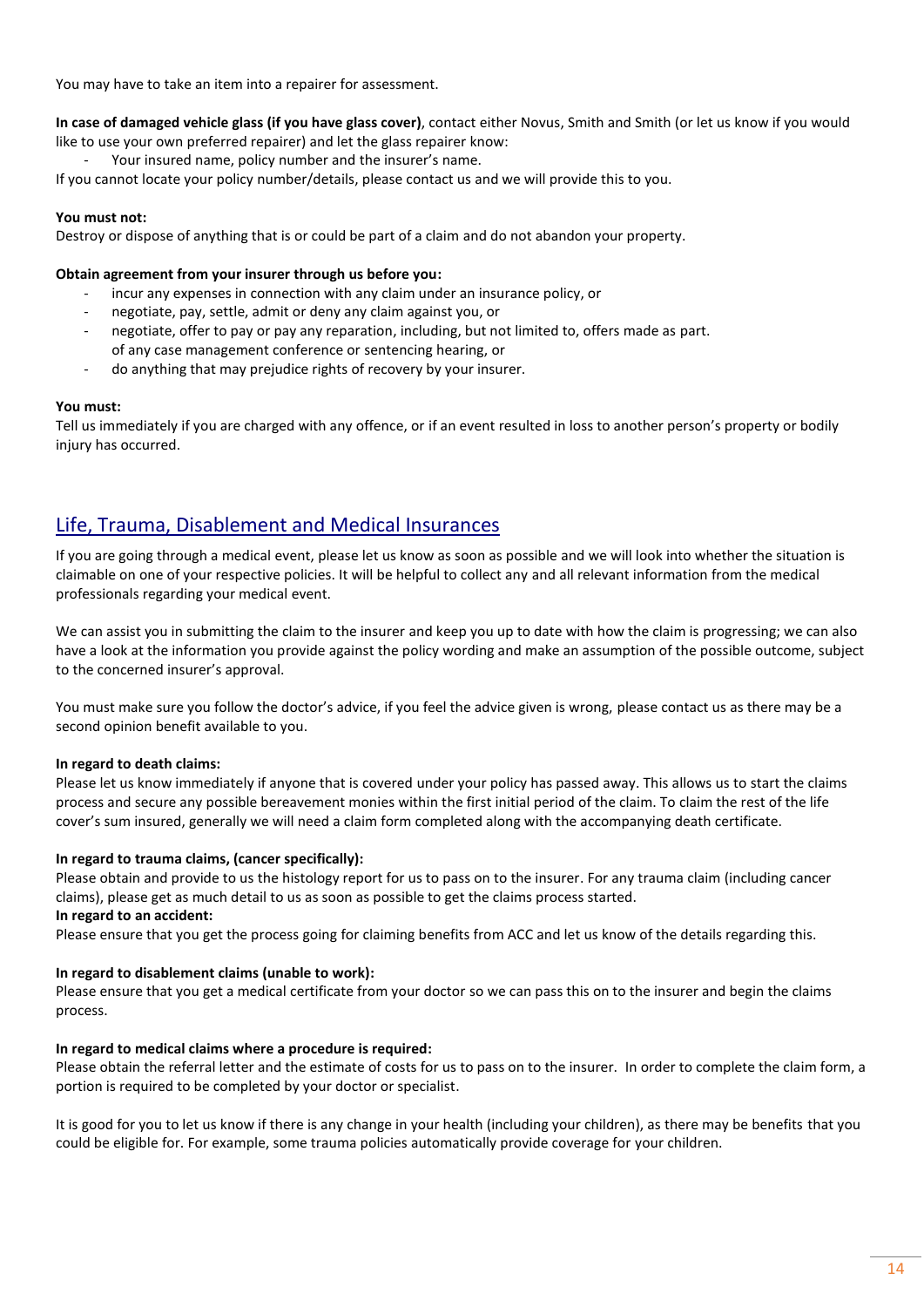<span id="page-14-0"></span>

| Usual objectives of reviewing financial situation. |                                                                                                                                                 |  |
|----------------------------------------------------|-------------------------------------------------------------------------------------------------------------------------------------------------|--|
| $\mathbf{1}$                                       | Maintain a good budget.                                                                                                                         |  |
| $\mathbf{2}$                                       | Pay immediate needs and pay off all debt if you should die prematurely.                                                                         |  |
| 3                                                  | To have surviving family maintain their current standard of living if you should die prematurely.                                               |  |
| 4                                                  | Have enough money to pay for costs associated with a trauma and shortfall of income should you suffer a<br>major trauma/health issue condition. |  |
| 5                                                  | Pay immediate needs, pay off all debt and make provisions should you become permanently unable to work due to<br>accident or illness.           |  |
| 6                                                  | Maintain standard of living if unable to work due to sickness or injury.                                                                        |  |
| $\overline{\phantom{a}}$                           | Maintain insurance premiums if unable to work due to sickness or injury.                                                                        |  |
| 8                                                  | Have the best medical/hospital attention.                                                                                                       |  |
| 9                                                  | Have the appropriate domestic coverage to protect liability and loss to assets.                                                                 |  |
| 10                                                 | Have the appropriate business coverage to protect liability and loss to assets.                                                                 |  |
| 11                                                 | Have adequate estate planning and asset protection.                                                                                             |  |
| 12                                                 | Have adequate taxation and asset planning.                                                                                                      |  |
| 13                                                 | Build a good retirement plan.                                                                                                                   |  |

### <span id="page-14-1"></span>**Estate Planning, tax planning, asset planning**

It is best that your wills and enduring powers of attorney are reviewed regularly to ensure that they are up to date and reflect what you want to achieve should you become disabled or die prematurely. It may be important to discuss with a lawyer if a trust is prudent for your circumstances.

#### **Detail**

It is always recommended to have and review a will, enduring powers of attorney and other asset planning protection with your lawyer to make sure these are in line with your expectations.

Obtain expert advice on taxation and asset planning from an accountant, they might use trusts, splitting income for tax purposes and other ways to reduce your tax depending on your circumstances and their advice.

### <span id="page-14-2"></span>**Limitations on our Advice**

Kane is a qualified insurance adviser and broker who and can give advice regarding both Life Risk Covers and Fire and General Insurances. We are not qualified to give advice on taxes, mortgages, legal matters, or investments.

#### **We are also unable to give advice on the following:**

- Securities
- any estate or interest in land
- a futures contract

As such, it is recommended that you obtain advice from a lawyer for legal matters, investment adviser for investment advice and an accountant for tax advice before you make any decisions pertaining to these areas.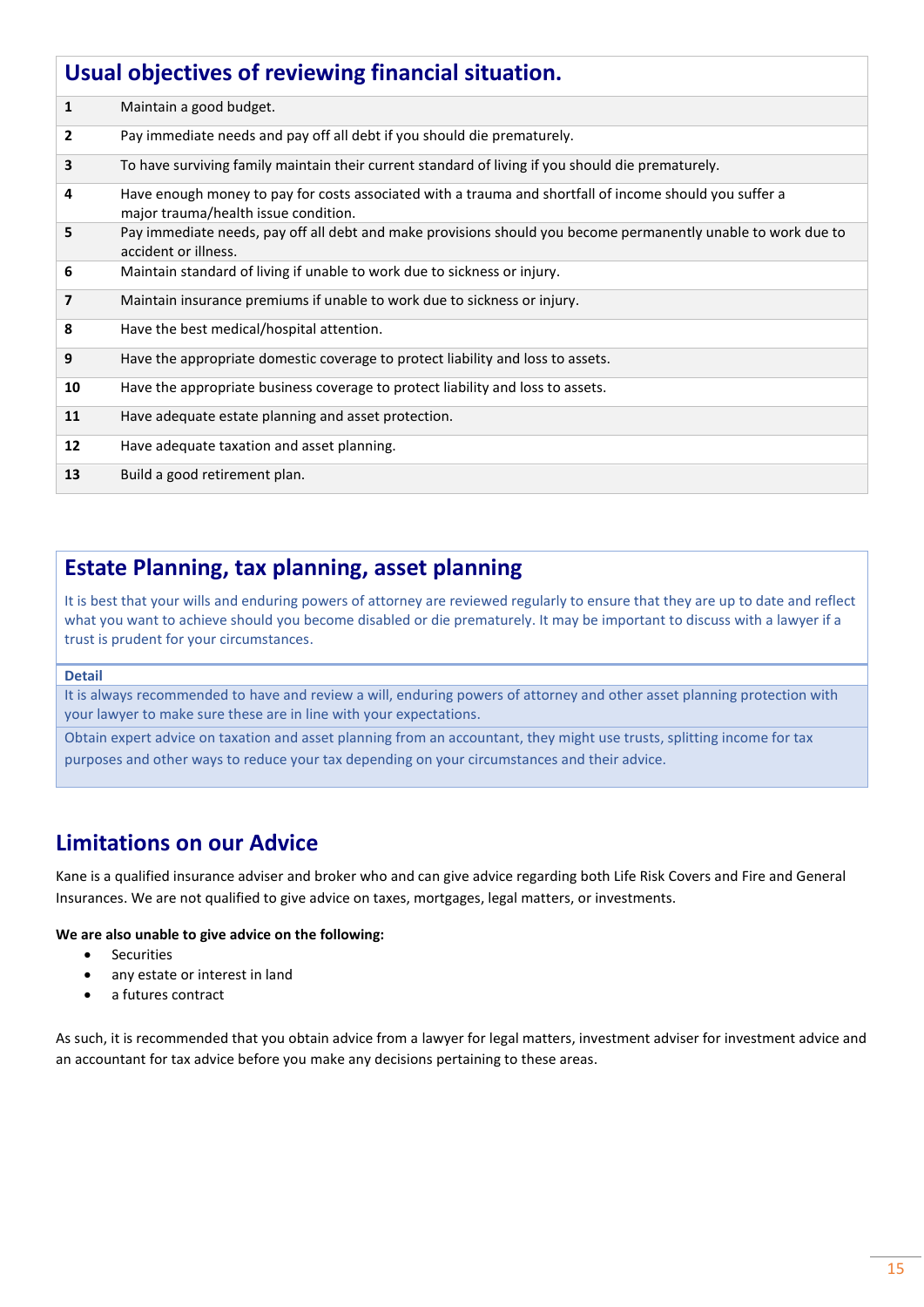# <span id="page-15-0"></span>**My Duties and Obligations to you**

Under the Financial Markets Conduct Act 2013, I am bound to fulfil a number of duties to you, the client.

- To put your interests first and to only recommend products most suitable for you.
- To ensure you understand what sort of advice you will receive from us, and that this advice may be limited before giving it to you.
- To exercise the same care, diligence and skill that any prudent adviser would in the same circumstances.
- To meet the relevant competence standards and comply with continuing professional development requirements in the code of professional conduct.
- To treat you fairly, to act with integrity, to give suitable financial advice, to ensure you understand this advice and to protect the privacy of your information.

# <span id="page-15-1"></span>**Risks and disadvantages**

#### *Cancellation of Existing Plans*

If recommendations involve the cancellation of current plans you have in place at the moment, it is recommended not to cancel any existing covers until any new covers have been confirmed.

Reasonably foreseeable consequences of changing from one product to another will include:

• *The need to disclose all relevant information requested on the new product application form to the insurer concerned, failure to do so or making misstatements may result in future claims being declined.*

#### *Dangers of not implementing advice*

Should you decide not to proceed with any of the recommendations we give or with only part or variations of advice or limited scope service, you run the risk of making a financial commitment to financial products that may not be fully appropriate to your needs. This may lead to funding shortfalls and an inability to achieve the desired financial outcome that meets your needs and expectations.

If you wish to proceed with all or part of a recommendation, you should do so as soon as possible to avoid being underfunded should one of the discussed events occur in the near future, or that changes to your health status mean that cover is no longer possible to the same extent.

Recommendations remain valid for 30 days from the date of delivery of a Statement of Advice.

#### *Review of Needs and Plans*

- As personal circumstances can change at any time, we strongly recommend we review your needs and plans at least annually or whenever your circumstances change.
- Should you accept and implement part or all recommendations, we will discuss and agree on acceptable review dates near the conclusion of our dealings if not, we normally contact our clients at least annually.
- You should note in your calendar to establish a review at an agreed time.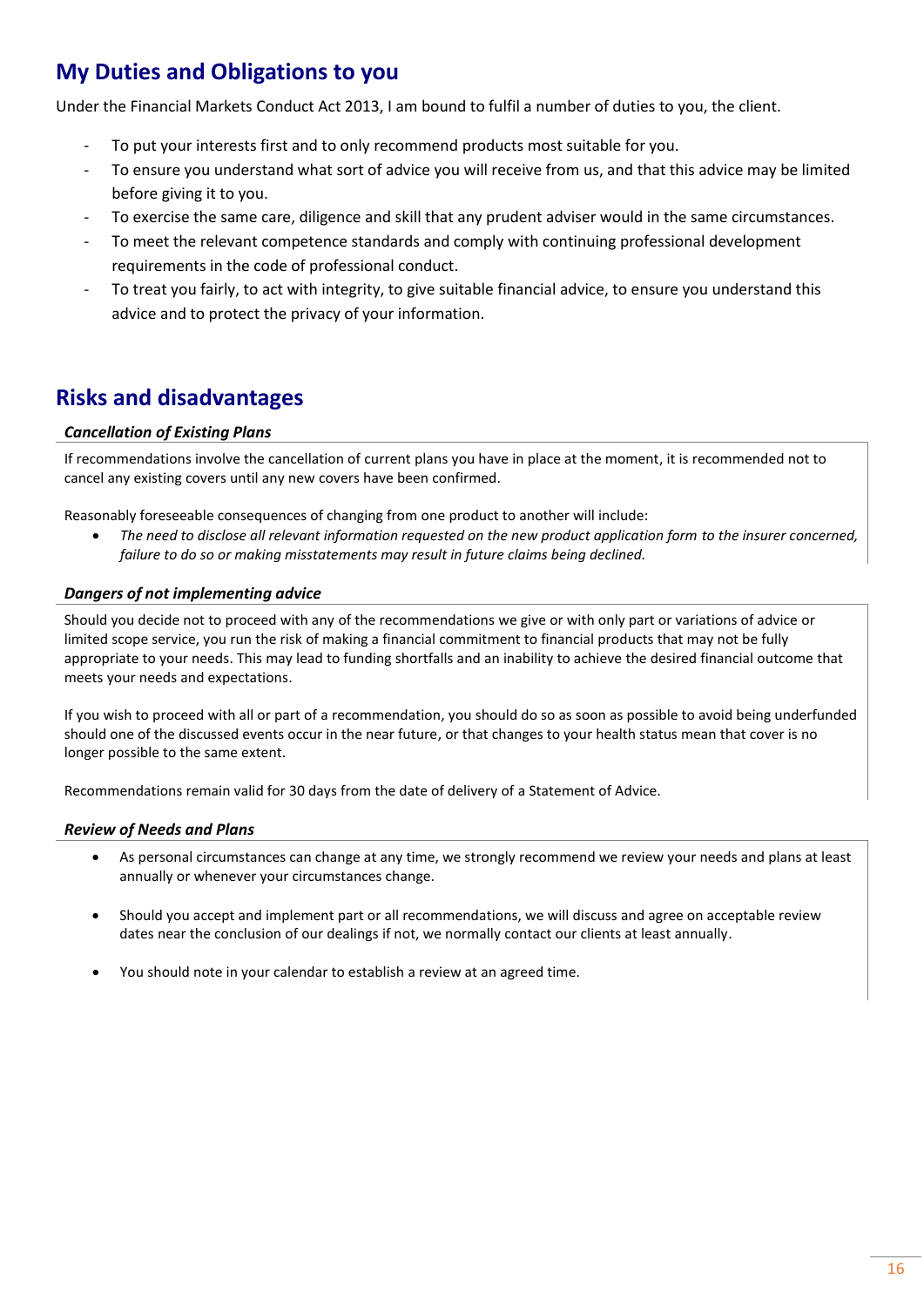### <span id="page-16-0"></span>**Privacy Act 2020 and Use of Personal Information**

- 1. It is understood that information will be gathered from you and be used to assist with advice, **I undertake to keep this information confidential and secure.** Only material information, directly relevant to the service I provide will be requested.
- 2. Information provided by you or any authorised agent, will be used by me/us and any members of my staff for the purpose of providing advice to you and may also be used by all, or any of the following:
	- a. product or service providers when implementing or quoting any of my/our recommendations or variations thereof;
	- b. compliance advisers, assessors or by any claims investigators who may need access to such information; and /or
	- c. other professionals such as solicitors, accountants, finance brokers, financial planners, or other contractors when such services are required to complement this advice and service.
- 3. Information collected will be held by Woodward Insurance Brokers LTD and other relevant parties, in paper and digital formats, and may be held remotely in secure electronic storage systems. Your file will be held for a minimum period of 7 years.
- 4. Should you give fraudulent facts, or deliberately omit material information that will be used by an insurer to undertake a risk assessment, this may result in your policy being voided from the inception, cancelled or claims cover being reduced or declined. Information will be kept for a minimum of 7 years.
- 5. Some service providers with whom we share your information may be offshore. Unless exempted by the Privacy Act 2020, we will seek your express authorisation to release your details to them prior to the transfer of your information.
- 6. The Privacy Act 2020 gives you the right to request access to, and correction your information at any time.

### <span id="page-16-1"></span>**Your Obligations and Duty of Disclosure**

Any advice or service provided can only be as good as the information received from you, so I ask that you provide me with the information that I request. Without relevant and correct information about your **risk, personal** and **financial** situation, I run the risk of giving advice that is not appropriate to your needs. If you are unsure as to why I need certain information, please ask so that I can explain – we require detailed information regarding the items and risks you are insuring, we understand that sometimes your circumstances change which can mean that the information around these risks also changes. It is important that you notify us as soon as possible if there is a change in your risk/disclosed information.

It is important that you provide us with full correct information.

If the wrong information is provided, or if key information intentionally omitted to an insurer concerned, this can affect the possible outcome of a claim and may result in a decrease of the sum paid out or avoidance of the claim entirely. It may also result in your policy being cancelled.

If you are going to alter or otherwise modify your property (including vehicles) that you insure through us:

It is important to provide us with the details of the alteration or modification as we will need to update the insurer with this information.

In regard to your insured property and vehicles:

It is important to keep your property in tidy and well-maintained condition, as if it is not, this could the possible outcome of your claim.

If any information is missed on your proposal for insurance, please let us know straight away as it is important to ensure all information is true, correct and disclosed.

For vehicle insurance, if since taking out the policy, your driving history changes, (i.e., speeding tickets, any demerit points or loss of licenses, etc.), please let us know as soon as possible as this needs to be updated with the insurer.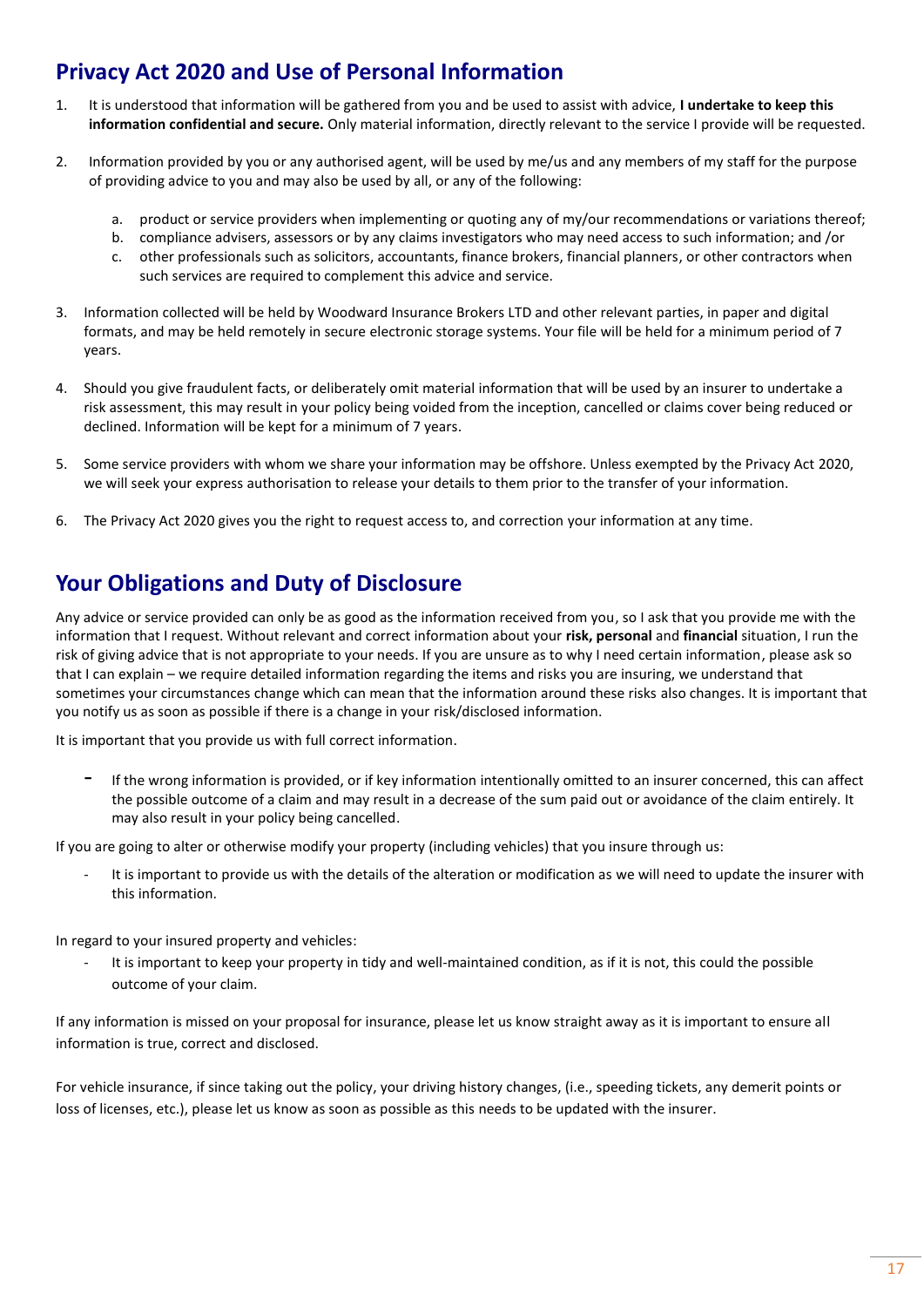# <span id="page-17-0"></span>**Complaints Policy and Conflict Resolution**

If you have a problem, concern, or complaint about any part of my service, please tell me so that I can try to fix the problem. It is our intention to offer you the very best service we are able and will do our best to try to resolve any complaints received as quickly as possible.

Should you be dissatisfied with our financial advice services and wish to make a complaint, please contact us on **0800 122 822**, email us a[t admin@woodwardinsurances.co.nz,](mailto:admin@woodwardinsurances.co.nz) or in writing addressed to 'The Manager', P.O. Box 8012, Invercargill 9845 as soon as practicably possible. We will acknowledge your complaint in writing and advise you on the steps being taken to resolve the issue. We will try to resolve your complaint quickly and fairly, however, should we be unable to attend to your complaint in 2 working days we will advise you of this and endeavour to resolve the matter within 10 working days of receipt.

If you remain dissatisfied, you have the right to refer your complaint to Financial Services Complaints Limited (FSCL) for further consideration and/or adjudication. **My FSCL membership number is 2180**.

They can be contacted at: **Financial Services Complaints Limited (FSCL)** Phone: Free Phone within NZ **0800 347 257** From overseas **+64 4 472 3725** Email: [info@fscl.org.nz](mailto:info@fscl.org.nz) Website: [http://fscl.org.nz](http://fscl.org.nz/) Postal Address: **Financial Services Complaints Limited, P. O. Box5967, Lambton Quay, Wellington, 6140**